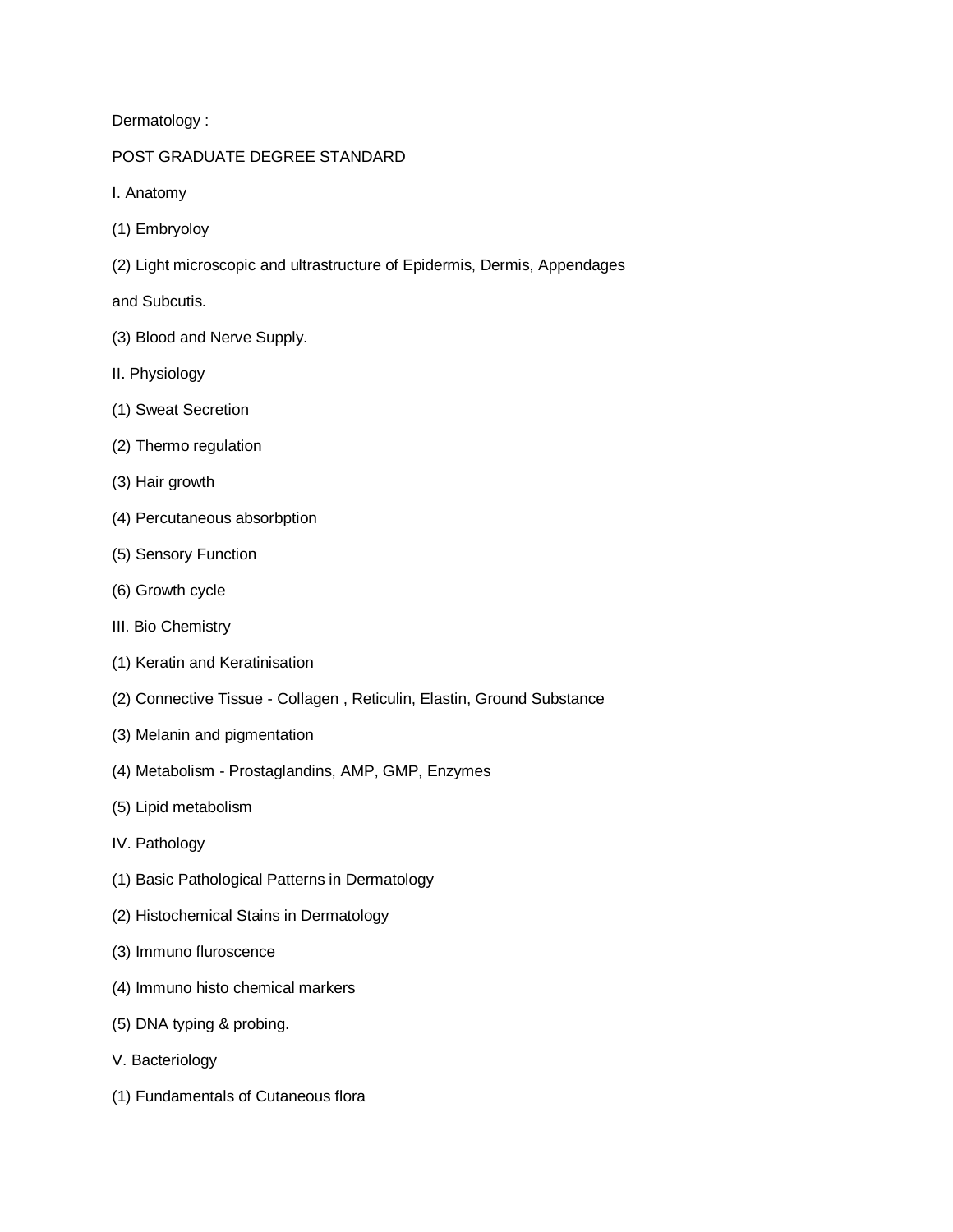- VI. Mycology
- (1) Dermatophytes
- (2) Deep Mycosis
- VII. Virology
- (1) Structure of viruses
- (2) Diagonostic procedures of viral infections
- VIII. Parasitology
- (1) Insects
- (2) Mites
- (3) Nematodes
- IX. Pharmacology
- (1) Corticosteriods
- (2) Antihistamines
- (3) Antibiotics
- (4) Antimitotics
- (5) Dermatologic formulations
- (A) Emulsions
- (B) Lotions
- (C) Ointments
- (D) Creams
- (E) Paste(F) Powders
- X. Social aspects of Dermatology in relation to Psychological aspects of Cutaneous Diseases.
- PAPER II
- I. Genetics and Genodermatoses
- II. Eczemas and occupational Dermatoses
- III. Infections
- (a) Bacterial
- 1) General,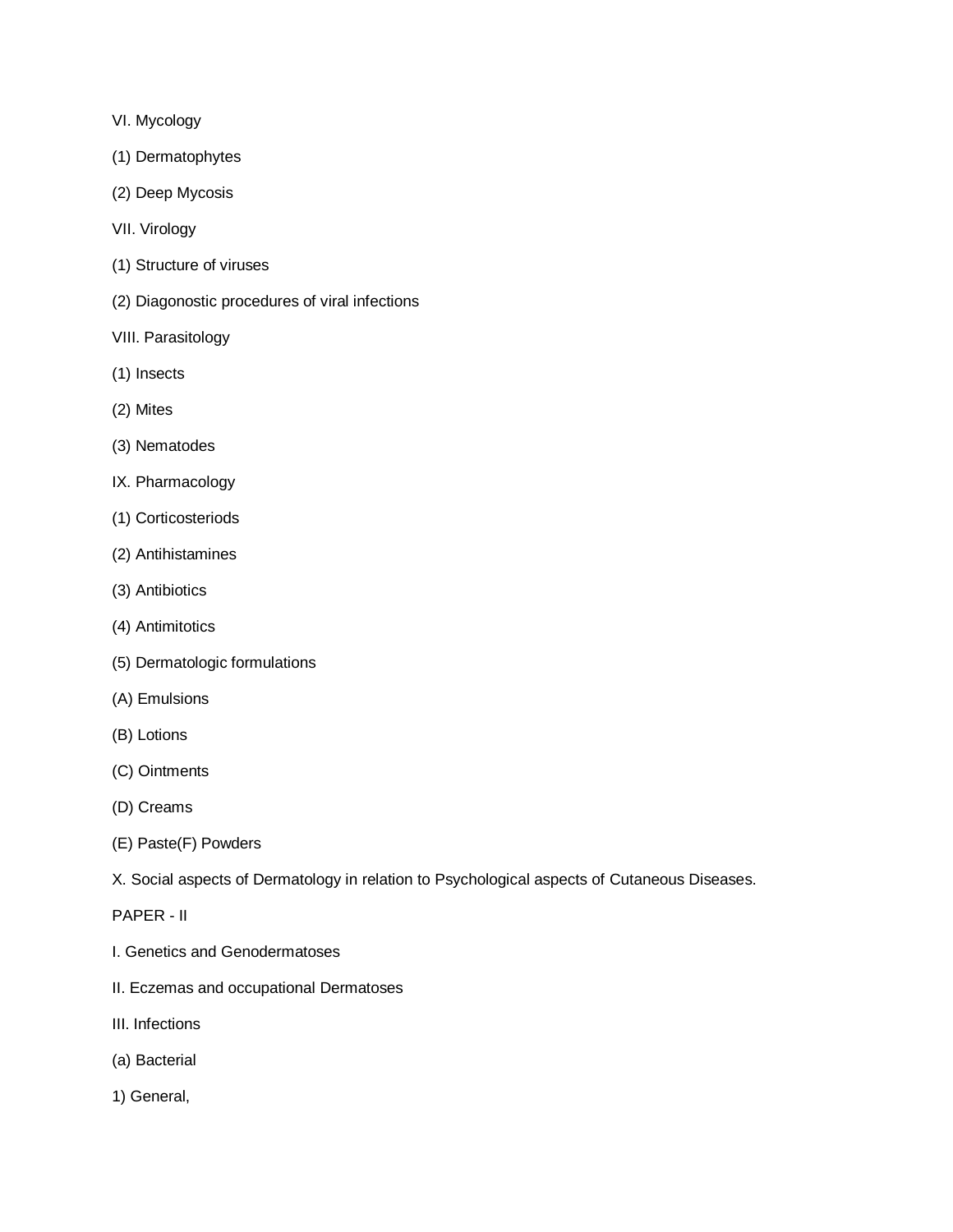- 2) Mycobacterial
- (b) Viral Diseases
- (c) Tryponemal Diseases
- (d) Mycology
- 1) Superficial
- 2) Deep Mycoses
- (e) Infestation
- IV. Bullous Disorders
- a) Congenital
- b) Acquired
- 1) Auto-immune
- 2) Drug Reactions
- V Papulo Squamous and Pigmentary disorders
- a) Papulo Squamous
- 1) Psoriasis
- 2) Lichen Planus and Lichenoid Dermatoses
- 3) Parapsoriasis
- 4) Pityriasis Rosea
- b) Pigmentary Disorders
- 1) Hyperpigmentation
- 2) Hypopigmentatio n
- 3) Depgimentation
- VI Connective Tissue Disorders and Vascular Disorders
- a) Connective Tissue Disorders
- 1) Lupus Erythematosus
- 2) Scleroderma
- 3) Dermatomyositis
- 4) Rheumatoid Diseases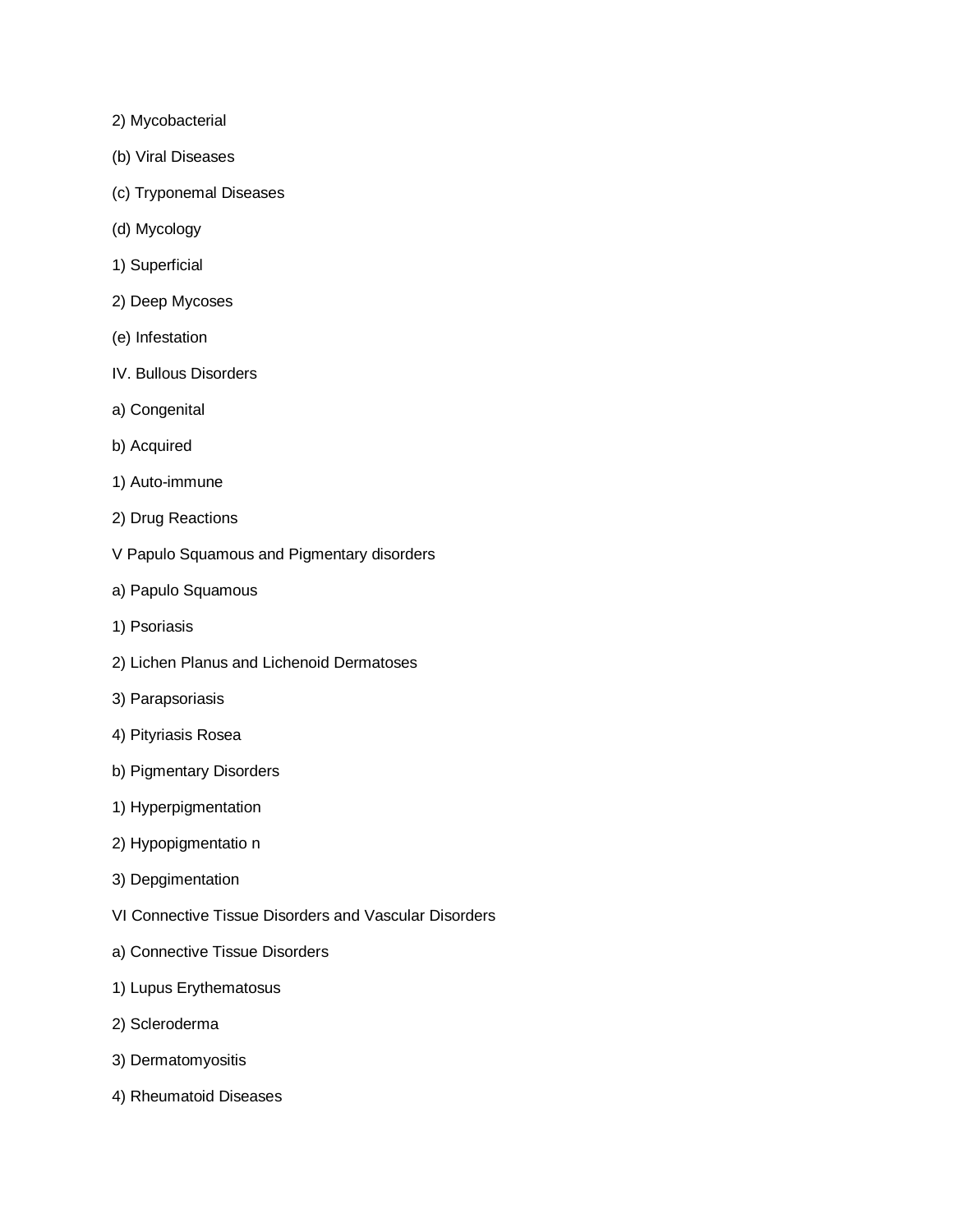- b) Vascular Disorder
- 1) Vasculitis
- 2) Purpura
- 3) Vascular Tumors
- VII Disorders of Nutrition and Metabolism
- a) Vitamins
- b) Minerals
- c) Amino Acids
- d) Diabetes
- e) Lipid and Lipid Storage Disorders
- f) Glycogen Storage DisordersVIII Disorders of Appendages
- a) Hair
- b) Nail
- c) Sebaceous Glands
- d) Eccrine and Apocrine glands
- IX Cutaneous Neoplasms
- a) Benign
- b) Malignant
- X Therapy
- a) Topical
- b) Systemic
- c) Physical
- 1) Photo theraphy
- 2) Electro Surgery
- 3) Cryo Surgery
- 4) Laser Therapy
- d) Dermato Surgery
- 1) Vitiligo Surgery